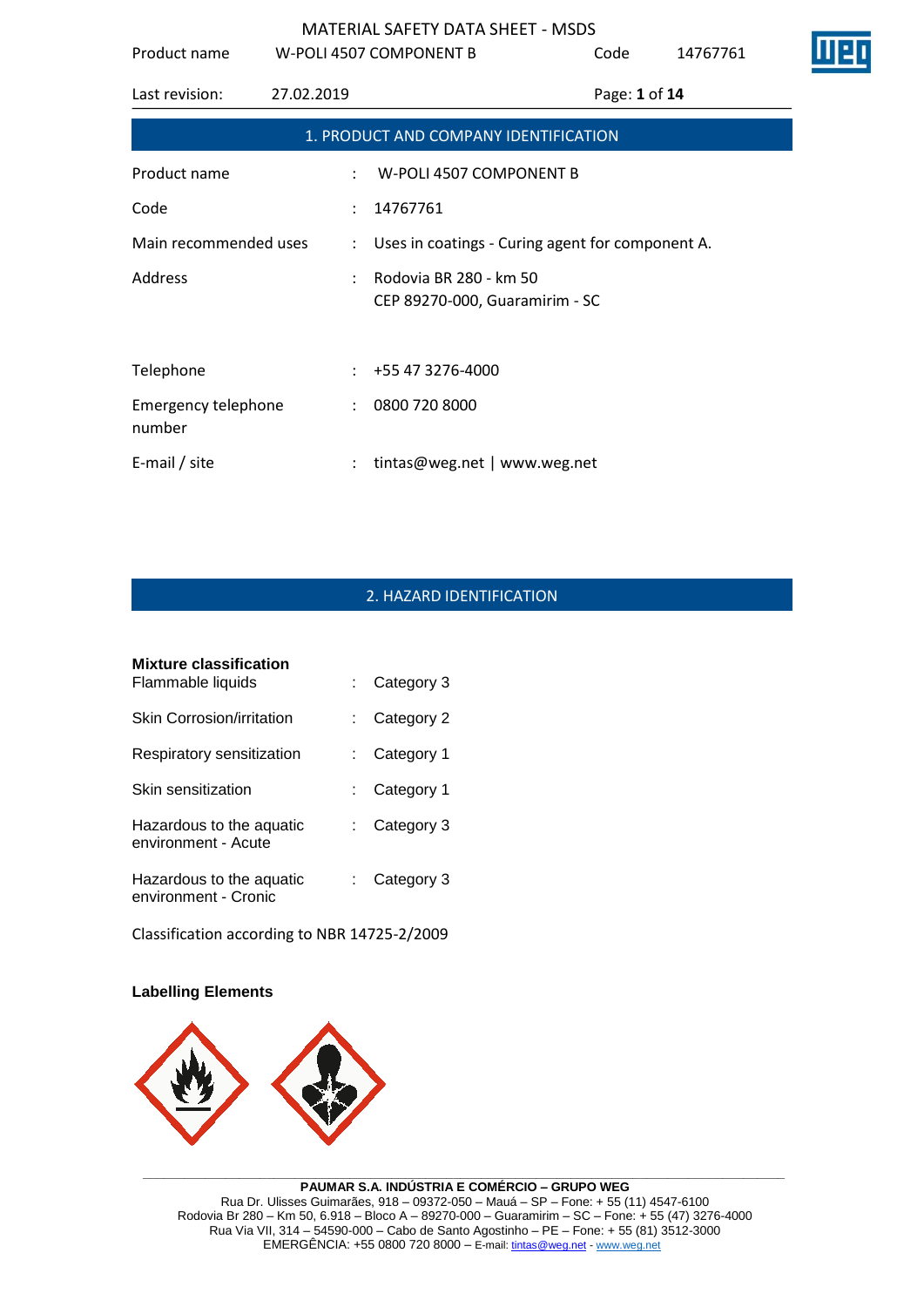|                        |            | <b>MATERIAL SAFETY DATA SHEET - MSDS</b>                                                                                                                                                                                                                                                         |               |          |  |  |
|------------------------|------------|--------------------------------------------------------------------------------------------------------------------------------------------------------------------------------------------------------------------------------------------------------------------------------------------------|---------------|----------|--|--|
| Product name           |            | W-POLI 4507 COMPONENT B                                                                                                                                                                                                                                                                          | Code          | 14767761 |  |  |
| Last revision:         | 27.02.2019 |                                                                                                                                                                                                                                                                                                  | Page: 2 of 14 |          |  |  |
|                        |            |                                                                                                                                                                                                                                                                                                  |               |          |  |  |
| <b>Warning phrase</b>  |            | Danger                                                                                                                                                                                                                                                                                           |               |          |  |  |
| <b>Hazard phrases</b>  |            | H226 Flammable liquid and vapour.<br>H315 Causes skin irritation.<br>H334 May cause allergy or asthma symptoms or breathing<br>difficulties if inhaled.<br>H317 May cause an allergic skin reaction.<br>H402 Harmful to aquatic life.<br>H412 Harmful to aquatic life with long lasting effects. |               |          |  |  |
| <b>Caution Phrases</b> |            | <b>Prevention:</b><br>P210 Keep away from heat, hot surfaces, sparks, open flames<br>and other ignition sources. No smoking.                                                                                                                                                                     |               |          |  |  |
|                        |            | P233 Keep container tightly closed.                                                                                                                                                                                                                                                              |               |          |  |  |
|                        |            | P240 Ground/bond container and receiving equipment.                                                                                                                                                                                                                                              |               |          |  |  |
|                        |            | <b>Reaction:</b><br>P303+P361+P353 IF ON SKIN (or hair): Take off immediately<br>all contaminated clothing. Rinse skin with water/shower.                                                                                                                                                        |               |          |  |  |
|                        |            | P304+P340 IF INHALED: Remove person to fresh air and keep<br>comfortable for breathing.                                                                                                                                                                                                          |               |          |  |  |
|                        |            | P333+P313 If skin irritation or a rash occurs:<br>medicaladvice/attention.                                                                                                                                                                                                                       |               | Get      |  |  |
|                        |            | P342+P311 If experiencing respiratory symptoms: Call a<br>POISON CENTER/doctor.                                                                                                                                                                                                                  |               |          |  |  |
|                        |            | P362+P364 Take off contaminated clothing and wash it before<br>reuse.                                                                                                                                                                                                                            |               |          |  |  |
|                        |            | P370+P378 In case of fire: Use as chapter 5 of MSDS to<br>extinguish.                                                                                                                                                                                                                            |               |          |  |  |
|                        |            | Storage:<br>P403+P235 Store in a well ventilated place. Keep cool.                                                                                                                                                                                                                               |               |          |  |  |
|                        |            | Treatmentand disposal of waste:<br>P501 Dispose of contents/container as chapter 13 of the<br>MSDS.                                                                                                                                                                                              |               |          |  |  |
| Other hazard           |            | When heated above its flash point, this material will release<br>toxic vapors and flames, and can burn in open area if exposed<br>to an ignition source.                                                                                                                                         |               |          |  |  |

# 3. COMPOSITION AND INFORMATION ABOUT THE INGRENDIENTS

**\_\_\_\_\_\_\_\_\_\_\_\_\_\_\_\_\_\_\_\_\_\_\_\_\_\_\_\_\_\_\_\_\_\_\_\_\_\_\_\_\_\_\_\_\_\_\_\_\_\_\_\_\_\_\_\_\_\_\_\_\_\_\_\_\_\_\_\_\_\_\_\_\_\_\_\_\_\_\_\_\_\_\_\_\_\_\_\_\_\_\_\_\_ PAUMAR S.A. INDÚSTRIA E COMÉRCIO – GRUPO WEG** Rua Dr. Ulisses Guimarães, 918 – 09372-050 – Mauá – SP – Fone: + 55 (11) 4547-6100 Rodovia Br 280 – Km 50, 6.918 – Bloco A – 89270-000 – Guaramirim – SC – Fone: + 55 (47) 3276-4000 Rua Via VII, 314 – 54590-000 – Cabo de Santo Agostinho – PE – Fone: + 55 (81) 3512-3000 EMERGËNCIA: +55 0800 720 8000 – E-mail[: tintas@weg.net](mailto:tintas@weg.net) - [www.weg.net](http://www.weg.net/)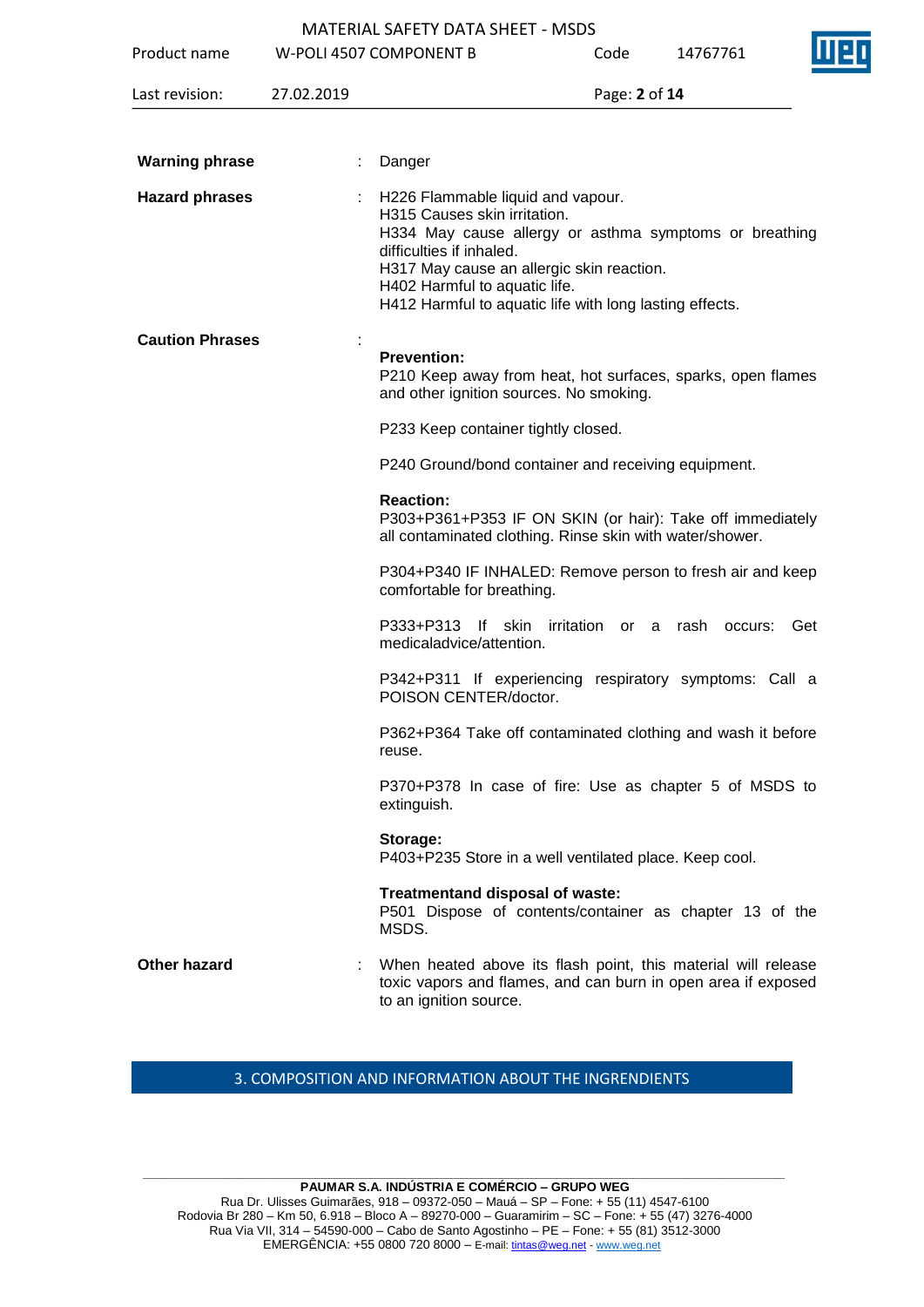|  | <b>MATERIAL SAFETY DATA SHEET - MSDS</b> |  |
|--|------------------------------------------|--|
|--|------------------------------------------|--|

| Product name | W-POLI 4507 COMPONENT B | Code | 14767761 | IIIE |
|--------------|-------------------------|------|----------|------|
|              |                         |      |          |      |

Last revision: 27.02.2019 Page: **3** of **14**

**Product type:**  $\qquad \qquad$ : Pure substance

# **Ingrendients that contribute to danger:**

| Product name                                | CAS No.    | <b>Risck classification</b>                                                                                                                                                                                                                                                                             | Concentration [%] |
|---------------------------------------------|------------|---------------------------------------------------------------------------------------------------------------------------------------------------------------------------------------------------------------------------------------------------------------------------------------------------------|-------------------|
| <b>ALIPHATIC</b><br><b>POLYISOCYANATE</b>   | 28182-81-2 | Skin sensitization,<br>Category 1<br>Acute toxicity<br>Inhalation,<br>Category 4<br>Specific target organ<br>toxicity - Single<br>exposure,<br>Category 3                                                                                                                                               | $>= 90 - 5 = 100$ |
| <b>HEXAMETHYLENE</b><br><b>DIISOCYANATE</b> | 822-06-0   | Acute toxicity<br>Inhalation,<br>Category 2<br>Acute toxicity Ingestion,<br>Category 4<br>Serious eye<br>damage/eye irritation,<br>Category 2A<br>Specific target organ<br>toxicity - Single<br>exposure,<br>Category 3<br>Skin Corrosion/irritation<br>Category 2<br>Skin sensitization,<br>Category 1 | $>= 0,1 - 1$      |

## 4. FIRST AID MEASURES

| <b>Inhalation</b>            | : Take the victim to fresh air, keeping them rested and warm. If<br>breathing is irregular or has stopped, apply artificial<br>respiration. Do not give anything orally. Seek medical<br>assistance immediately, bringing the product label whenever<br>possible. |
|------------------------------|-------------------------------------------------------------------------------------------------------------------------------------------------------------------------------------------------------------------------------------------------------------------|
| <b>Contact with the skin</b> | : Remove the product with vegetal oil (cooking oil) and then<br>wash the skin thoroughly with plenty of water. Do not use<br>solvents or thinners. Seek medical attention in case of any<br>irritation or other symptoms.                                         |
| <b>Contact with the eyes</b> | : Remove contact lenses, if wearing any. Flush the eyes with<br>running water for at least 15 minutes, holding the eyelids<br>apart. Seek medical assistance immediately, bringing the<br>product label with you.                                                 |
| Ingestion                    | : Do not provoke vomiting. Consult with a doctor immediately.                                                                                                                                                                                                     |
| Most important symptoms      | : Headaches, dizziness, fatigue and in extreme cases, loss of                                                                                                                                                                                                     |

**PAUMAR S.A. INDÚSTRIA E COMÉRCIO – GRUPO WEG**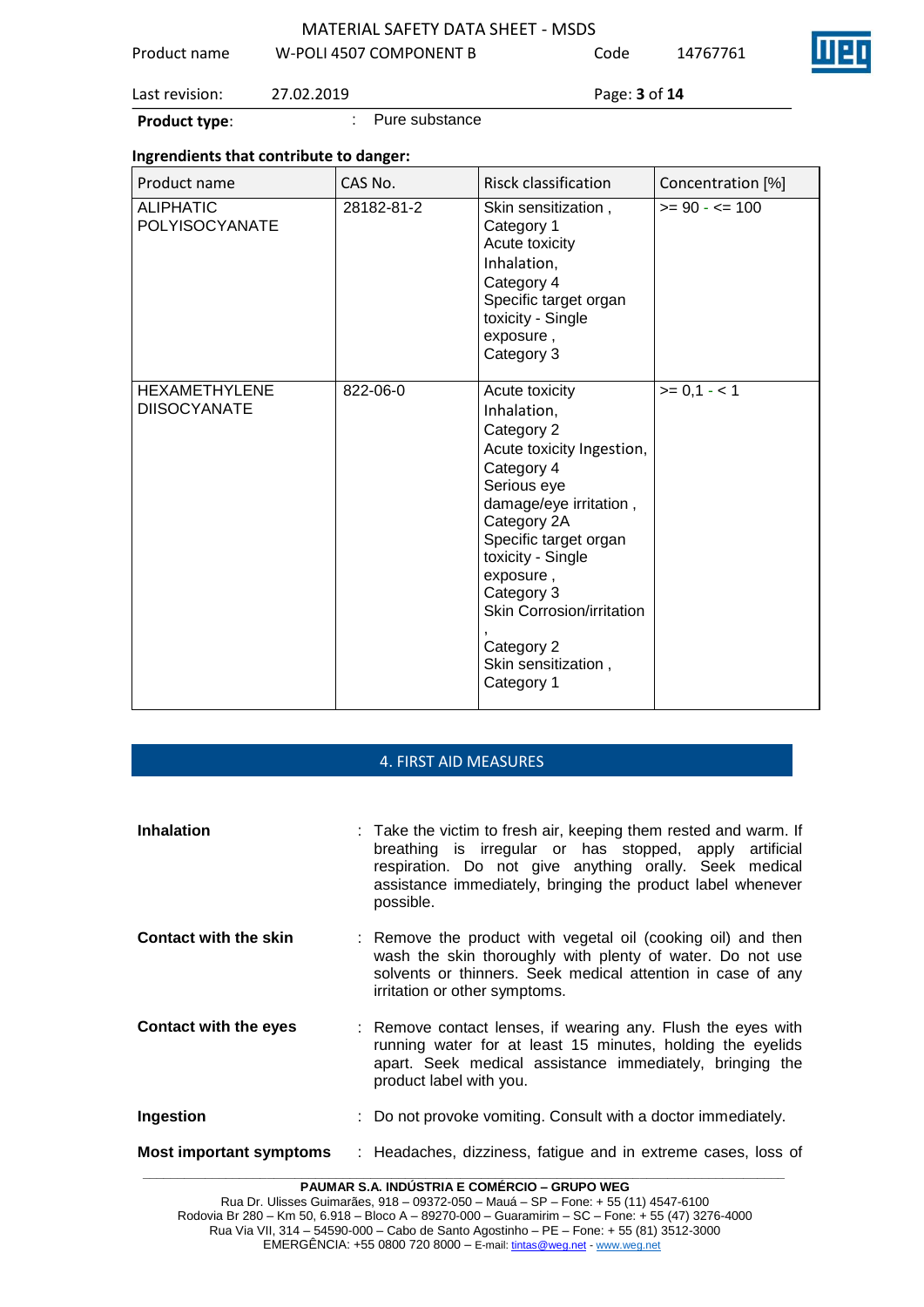Product name W-POLI 4507 COMPONENT B Code 1476

| 7761 | M |
|------|---|
|      |   |

| Last revision:                         | 27.02.2019 | Page: 4 of 14                                                                                                                                                                                                                                                                                                                                                                                                                                                                              |
|----------------------------------------|------------|--------------------------------------------------------------------------------------------------------------------------------------------------------------------------------------------------------------------------------------------------------------------------------------------------------------------------------------------------------------------------------------------------------------------------------------------------------------------------------------------|
| and effects, both acute and<br>delayed |            | consciousness.                                                                                                                                                                                                                                                                                                                                                                                                                                                                             |
| Notes for the doctor                   |            | : Treat symptomatically. Do not induce vomiting because of risk<br>of aspiration of gastric contents into the lungs. Gastric lavage<br>is recommended when the patient ingests large quantities,<br>more than 5ml of the substance in its pure form. The toxic<br>potential of the quantity consumed must be evaluated in<br>relation to the risk of aspiration during gastric lavage.<br>Activated coal in solution could be useful. However, in some<br>cases the coal induces vomiting. |

## 5. FIRE-FIGHTING MEASURES

| <b>Suitable extinguishing</b><br>methods          |    | : Water in mist form<br>Carbon dioxide (CO2)<br>Foam alcohol resistent<br>Dry chemical powder                                                                                                                                                                                                                                                                                                                                                                                                                                                                                                                                                                                                                               |
|---------------------------------------------------|----|-----------------------------------------------------------------------------------------------------------------------------------------------------------------------------------------------------------------------------------------------------------------------------------------------------------------------------------------------------------------------------------------------------------------------------------------------------------------------------------------------------------------------------------------------------------------------------------------------------------------------------------------------------------------------------------------------------------------------------|
| <b>Extinguishing methods not</b><br>recommended   | ÷. | Direct water jet.                                                                                                                                                                                                                                                                                                                                                                                                                                                                                                                                                                                                                                                                                                           |
| <b>Specific dangers</b>                           |    | : Flammable liquid and vapour. Dangerous when exposed to<br>heat or ignition source. Exposed packaging to the fire may<br>rupture due to the increased pressure with risk of a<br>subsequent explosion. The vapours are havier than the air<br>and spread close to the ground and it can move to the ignition<br>source and provoke fire or backspace of the flames. Avoid the<br>accumulation of vapours in depressions on the ground,<br>manholes, basement etc. The vapours and/or the particles<br>finely divided (spray) may form explosive mixtures with the air.<br>In case of burning of the product, it forms carbon and nitrogen<br>compounds. The inhalation of these subproducts may cause<br>damage to health. |
| Protective measures of the<br>fire fighting team. | ÷. | The personnel involved in firefighting should wear self<br>contained breathing apparatus with positive pressure and full<br>protection clothes.                                                                                                                                                                                                                                                                                                                                                                                                                                                                                                                                                                             |
| <b>Specific methods</b>                           |    | : Evacuate and isolate the area. Approach from fire with wind at<br>your back. Fight the fire to a secure distance. Remove the<br>packaging of the product from the fire area if this can be made<br>with safety. Chill sideways with water in form of fog all the<br>closed packaging near the fire. Avoid that the resulting water<br>from fire fighting reaches drains or waterways. Use dikes to<br>contain this water and eliminate it according to environmental<br>regulations.                                                                                                                                                                                                                                      |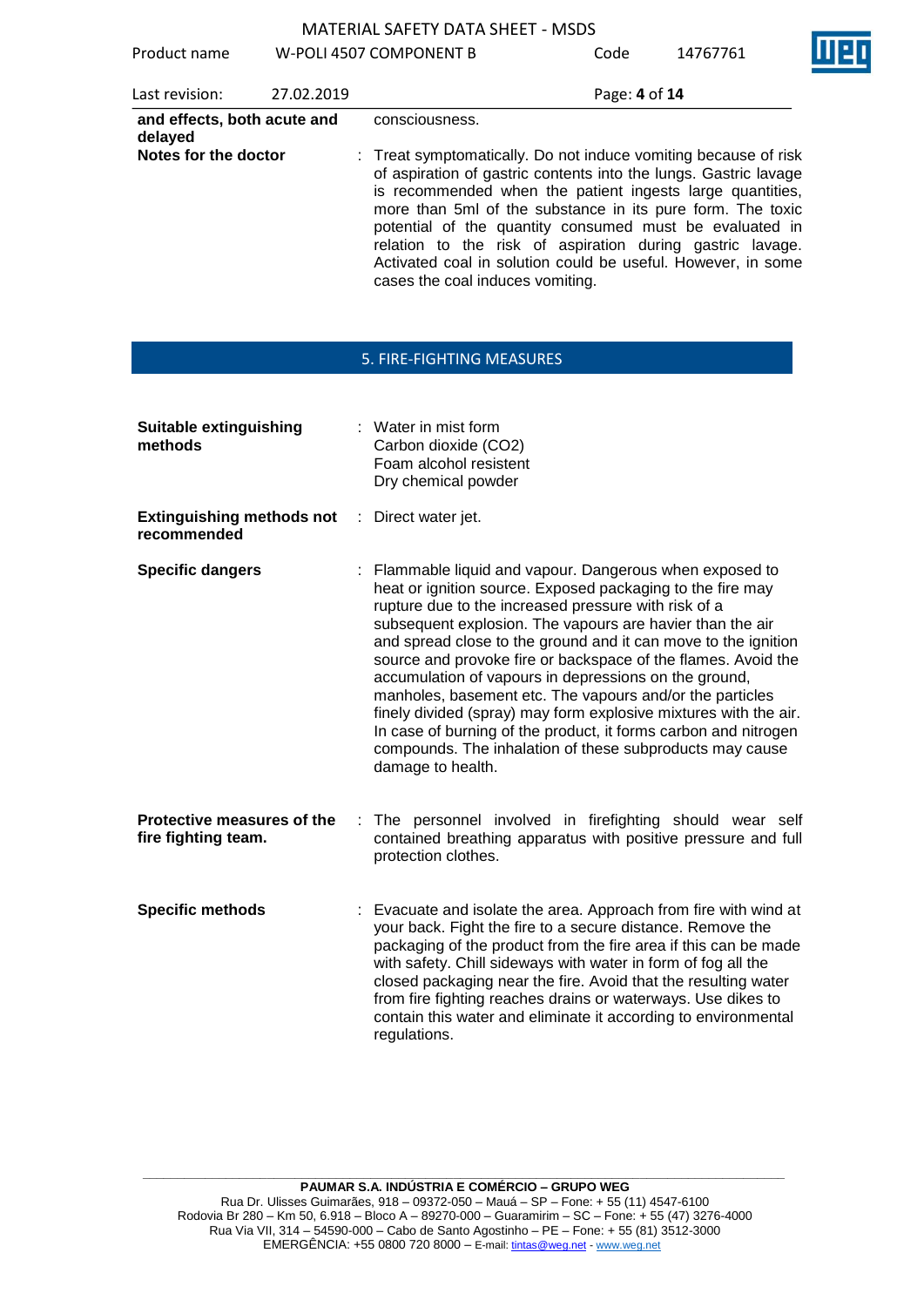MATERIAL SAFETY DATA SHEET - MSDS Product name W-POLI 4507 COMPONENT B Code 14767761 Last revision: 27.02.2019 Page: **5** of **14**



# 6. SPILL / LEAK CONTROL PROCEDURES

## **Personal precautions, protective equipment and emergency procedures**

| For the emergency service<br>staff                      | : If specialized clothing is needed to combat the leak/spillage,<br>Section 8 should be consulted. All precautions described in<br>the following section must be followed.                                                                                                                                                                                                                                                                                                                                                                                                                                                                                                                                                                                                            |
|---------------------------------------------------------|---------------------------------------------------------------------------------------------------------------------------------------------------------------------------------------------------------------------------------------------------------------------------------------------------------------------------------------------------------------------------------------------------------------------------------------------------------------------------------------------------------------------------------------------------------------------------------------------------------------------------------------------------------------------------------------------------------------------------------------------------------------------------------------|
| For staff who are not part<br>of the emergency services | : No action should be taken that may generate danger to<br>people without adequate training and<br>qualifications. Understand the dangers of leaked/spilled<br>products. Use appropriate personal protective equipment -<br>see section 8. Evacuate surrounding areas. Isolate area and<br>keep onlookers away. Do not touch or walk through spilled<br>material. Eliminate all sources of ignition. Avoid breathing<br>vapor or mist. Provide adequate ventilation if possible. Wear<br>appropriate respiratory mask when ventilation is inadequate. In<br>accordance with characteristics of the location and/or area<br>and in relation to the amount of spilled/leaked product,<br>additional emergency measures may be taken under the<br>supervision of a trained professional. |
| <b>Environmental precautions</b>                        | Prevent the product or the water used in the service reaches<br>waterways,<br>channels, drains, or galleries. In case of significant spill, retain<br>spi<br>lled liquid with inert material such as sand or earth. In<br>approprieate,<br>use absorbent materials such as sawdust, rags, vermiculites,<br>etc.                                                                                                                                                                                                                                                                                                                                                                                                                                                                       |

## **Methods and materials for containment and cleaning**

| Large spills / leaks | : Understand<br>products. Approaching the site with the wind from behind. Stop<br>leak if this can be done safely. Prevent from entering holes /<br>depressions in the floor. If this happens to provide ventilation.<br>Confine the spill in a dike away from the leak point for later<br>disposal. Remove local packaging from the spills site. Use anti<br>sparkling tools and explosion-proof equipment to collect the<br>product. All equipment used when handling the product must<br>be electrically grounded. Soak up with an inert dry material<br>(sand, vermiculite) placing the same in a suitable container for<br>later disposal - see chapter 13. | the | dangers of |  | leaked/spilled |
|----------------------|------------------------------------------------------------------------------------------------------------------------------------------------------------------------------------------------------------------------------------------------------------------------------------------------------------------------------------------------------------------------------------------------------------------------------------------------------------------------------------------------------------------------------------------------------------------------------------------------------------------------------------------------------------------|-----|------------|--|----------------|
|----------------------|------------------------------------------------------------------------------------------------------------------------------------------------------------------------------------------------------------------------------------------------------------------------------------------------------------------------------------------------------------------------------------------------------------------------------------------------------------------------------------------------------------------------------------------------------------------------------------------------------------------------------------------------------------------|-----|------------|--|----------------|

**Small spills / leaks** : Stop the leak if this can be done safely. Cover up spillage in a tarp to prevent the spread by wind or rain. Use antifaiscantes tools and explosion-proof equipment properly grounded to collect the product. Place the material collected in dry, clean and properly identified containers. Cap the container loosened so removing them from the spill site. Avoid formation of dust. Remove the packaging from the spill site. If there is product disposal need refer to chapter 13

Contain and collect the material of the leak with absorbent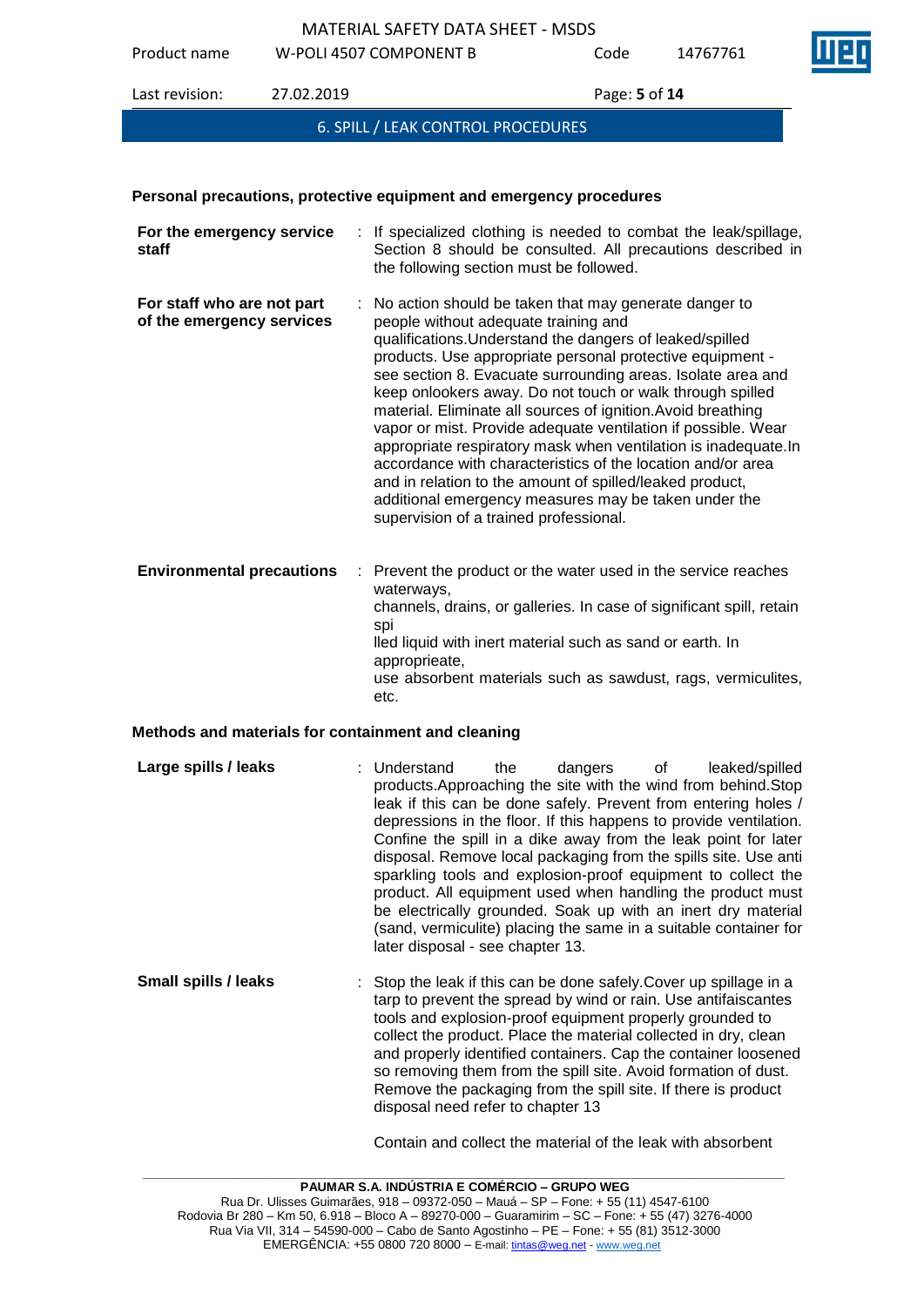| Product name        |            | W-POLI 4507 COMPONENT B                                                                                                                                    | Code          | 14767761 |  |
|---------------------|------------|------------------------------------------------------------------------------------------------------------------------------------------------------------|---------------|----------|--|
| Last revision:      | 27.02.2019 |                                                                                                                                                            | Page: 6 of 14 |          |  |
|                     |            | materials and non-combustible, such as sand, earth,<br>vermiculite, calcined diatomite, etc. in a waste container in<br>accordance with local regulations. |               |          |  |
| <b>Dust control</b> |            | $:$ Not applicable                                                                                                                                         |               |          |  |

# 7. HANDLING AND STORAGE

# **Precautions for safe handling**

| <b>Instructions for safe</b><br>treatment | : Avoid contact with eyes, skin and clothes. Do not re-use<br>packaging.Do not eat, drink or smoke during use.Do not<br>handle the product before reading and understanding all<br>safety precautions.                                                                                                                                                                                                                                                                                                                                                                                                                                                                                                                                                                                                                                                                                                                                                                                                                                                                                                                                                                                                                                                                                                                                                                                                                                                                                                                                                                                                                           |
|-------------------------------------------|----------------------------------------------------------------------------------------------------------------------------------------------------------------------------------------------------------------------------------------------------------------------------------------------------------------------------------------------------------------------------------------------------------------------------------------------------------------------------------------------------------------------------------------------------------------------------------------------------------------------------------------------------------------------------------------------------------------------------------------------------------------------------------------------------------------------------------------------------------------------------------------------------------------------------------------------------------------------------------------------------------------------------------------------------------------------------------------------------------------------------------------------------------------------------------------------------------------------------------------------------------------------------------------------------------------------------------------------------------------------------------------------------------------------------------------------------------------------------------------------------------------------------------------------------------------------------------------------------------------------------------|
| <b>Precautions for safe</b><br>handling   | : Use appropriate personal protective equipment - see section<br>8; The product handling should occur in places with good<br>natural ventilation or with the presence of local exhaust<br>ventilation; The electrical installations must comply with the<br>International Electrical Commission Standards (IEC), ABNT<br>Standards (Brazilian Association of Technical Standards),<br>taking into account the results of the classification area study<br>for the local and/or product instalation.<br>Use anti-sparking tools when handling the product; In transfer<br>operations, metal containers must be used and all containers<br>must be properly grounded to avoid sparkling by the<br>accumulation of static energy; Handle and use away from hot<br>surfaces, sparks, open flames, and other sources of ignition.<br>Do not smoke; Do not ingest. Avoid inhalation of vapors or<br>smoke as well as avoid contact with eyes, skin and clothing;<br>Eating and drinking should be prohibited in the area where the<br>material is handled, stored and processed. Workers should<br>wash their hands before eating, drinking and smoking.<br>Remove contaminated clothing and protective equipment<br>before entering food areas; After use keep the product in its<br>original packaging, sealed; Empty containers may be<br>hazardous and should be disposed of properly. Do not reuse<br>the packaging; Emergency showers and eye washer should be<br>installed in the use and storage places.<br>Do not handle the product until you have read and understood<br>all safety precautions contained in this document. |
| <b>Fire protection</b>                    | : Only use in well-ventilated locations, to prevent accumulation<br>of vapors in explosive concentrations.All conductive elements<br>of the system, in contact with the product, must be electrically<br>grounded Keep away from heat and sources of ignition. Tools<br>that do not produce sparks should be used. Do not smoke.                                                                                                                                                                                                                                                                                                                                                                                                                                                                                                                                                                                                                                                                                                                                                                                                                                                                                                                                                                                                                                                                                                                                                                                                                                                                                                 |
| <b>Storage conditions</b>                 |                                                                                                                                                                                                                                                                                                                                                                                                                                                                                                                                                                                                                                                                                                                                                                                                                                                                                                                                                                                                                                                                                                                                                                                                                                                                                                                                                                                                                                                                                                                                                                                                                                  |
| <b>Storage conditions</b>                 | The electrical installation must comply with NEC(National<br>Electrical Code) or IEC (International Electrical Commission)                                                                                                                                                                                                                                                                                                                                                                                                                                                                                                                                                                                                                                                                                                                                                                                                                                                                                                                                                                                                                                                                                                                                                                                                                                                                                                                                                                                                                                                                                                       |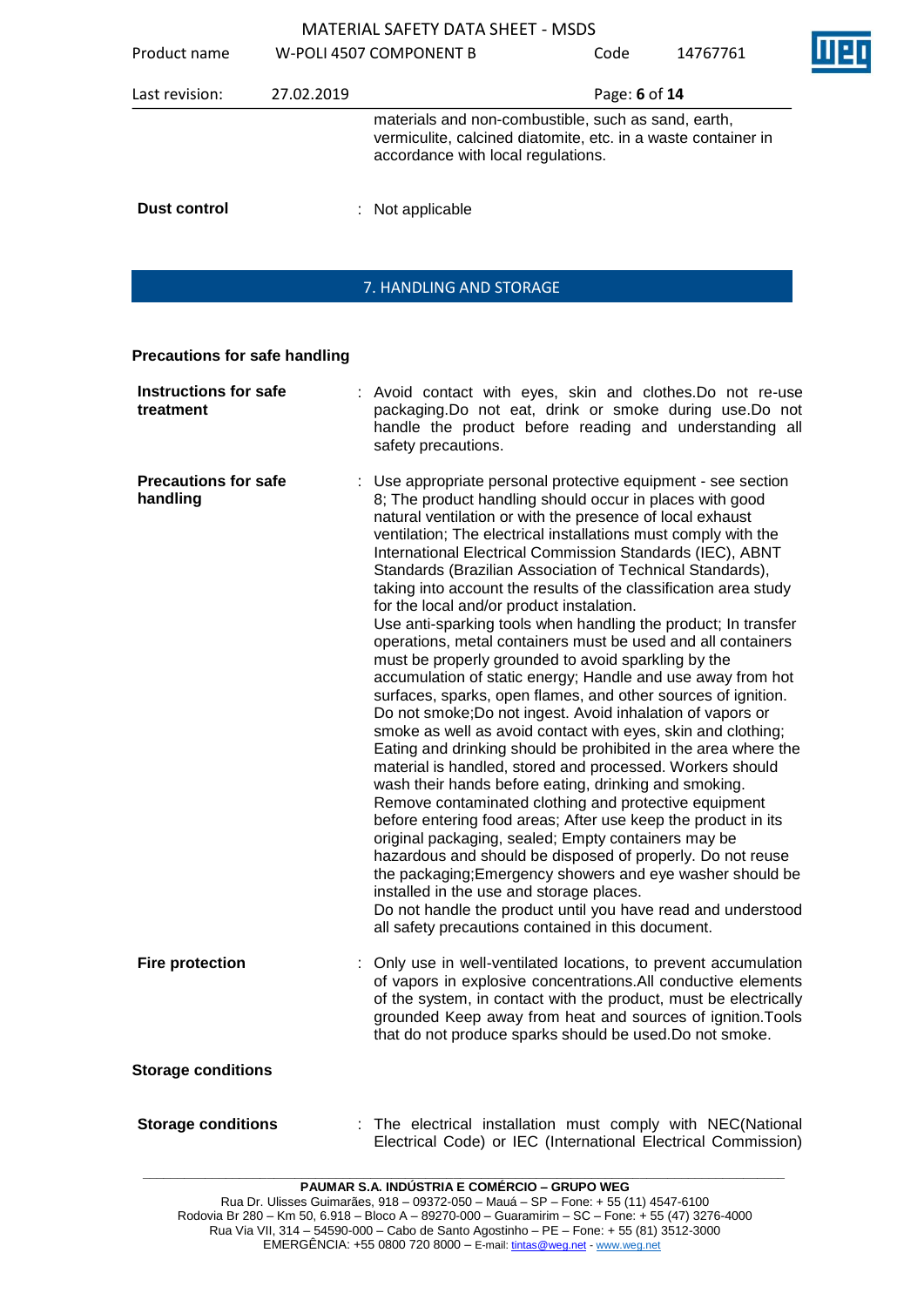|                                           |                | MATERIAL SAFETY DATA SHEET - MSDS                                                                                                                                                                                                                                                                                                 |               |          |  |
|-------------------------------------------|----------------|-----------------------------------------------------------------------------------------------------------------------------------------------------------------------------------------------------------------------------------------------------------------------------------------------------------------------------------|---------------|----------|--|
| Product name                              |                | W-POLI 4507 COMPONENT B                                                                                                                                                                                                                                                                                                           | Code          | 14767761 |  |
| Last revision:                            | 27.02.2019     |                                                                                                                                                                                                                                                                                                                                   | Page: 7 of 14 |          |  |
|                                           |                | standards and/or those of the ABNT (Brazilian Association of<br>Technical Standards). The floor of the storage area must be<br>impermeable, non-combustible and must have ditches that<br>allow run off into the containment reservoir. Storage tanks<br>must be surrounded by embankments and have drains in case<br>of leakage. |               |          |  |
| Appropriate storage<br>conditions         |                | : Store the material in covered, dry, well ventilated and<br>identified areasKeep out of direct sunlight. Store in a closed<br>container.                                                                                                                                                                                         |               |          |  |
| Inappropriate storage<br>conditions       |                | Exposed to elevated temperatures, sun and rain. Close to<br>oxidizing agents. Close to food. Close to sources of heat and<br>ignition.                                                                                                                                                                                            |               |          |  |
| <b>Materials to avoid</b>                 |                | Do not store with explosive materials, flammableand/or toxic<br>gases, oxidizing, corrosive substances, or materials that may<br>generate spontaneous combustion.                                                                                                                                                                 |               |          |  |
| Secure packaging materials                |                |                                                                                                                                                                                                                                                                                                                                   |               |          |  |
| <b>Recommended packaging</b><br>materials | $\mathbb{R}^n$ | Amber type glass.<br>Metal packaging                                                                                                                                                                                                                                                                                              |               |          |  |
| Packaging materials to be                 |                | Certain plastic materials                                                                                                                                                                                                                                                                                                         |               |          |  |

**avoided**

# 8. EXPOSURE CONTROL – PERSONAL PROTECTION

The information in this chapter contain general guidelines. Chapter 1 should be consulted for any information on the recommended use of this product in different scenarios of exposure.

| <b>Engineering control</b><br>measures | : Preferably use the product in adequate application cabin.<br>In case it is not possible, provide exhaustion/ventilation<br>enough to keep the concentration of the agents indicated<br>in this section under the limits of tolerance (L.T.),<br>otherwise, use adequate respiratory protection equipment.<br>The engineering controls should keep the concentrations<br>of gas/vapour under the limit of LEL - Lower Explosive<br>Limit (see section 9). Use equipment explosion proof. |
|----------------------------------------|-------------------------------------------------------------------------------------------------------------------------------------------------------------------------------------------------------------------------------------------------------------------------------------------------------------------------------------------------------------------------------------------------------------------------------------------------------------------------------------------|
|                                        |                                                                                                                                                                                                                                                                                                                                                                                                                                                                                           |

**Control parameters**

## **Occupational Exposure Limits**

| <b>Name</b>      | <b>CAS No.</b> | <b>TLV/TWA</b> | <b>TLV/STEL</b> | <b>TLV/TETO</b> | Source       |
|------------------|----------------|----------------|-----------------|-----------------|--------------|
| <b>ALIPHATIC</b> | 28182-81-2     |                |                 |                 | <b>ACGIH</b> |
| POLYISOCYANATE   |                |                |                 |                 |              |

#### **\_\_\_\_\_\_\_\_\_\_\_\_\_\_\_\_\_\_\_\_\_\_\_\_\_\_\_\_\_\_\_\_\_\_\_\_\_\_\_\_\_\_\_\_\_\_\_\_\_\_\_\_\_\_\_\_\_\_\_\_\_\_\_\_\_\_\_\_\_\_\_\_\_\_\_\_\_\_\_\_\_\_\_\_\_\_\_\_\_\_\_\_\_ PAUMAR S.A. INDÚSTRIA E COMÉRCIO – GRUPO WEG**

Rua Dr. Ulisses Guimarães, 918 – 09372-050 – Mauá – SP – Fone: + 55 (11) 4547-6100 Rodovia Br 280 – Km 50, 6.918 – Bloco A – 89270-000 – Guaramirim – SC – Fone: + 55 (47) 3276-4000 Rua Via VII, 314 – 54590-000 – Cabo de Santo Agostinho – PE – Fone: + 55 (81) 3512-3000 EMERGËNCIA: +55 0800 720 8000 – E-mail[: tintas@weg.net](mailto:tintas@weg.net) - [www.weg.net](http://www.weg.net/)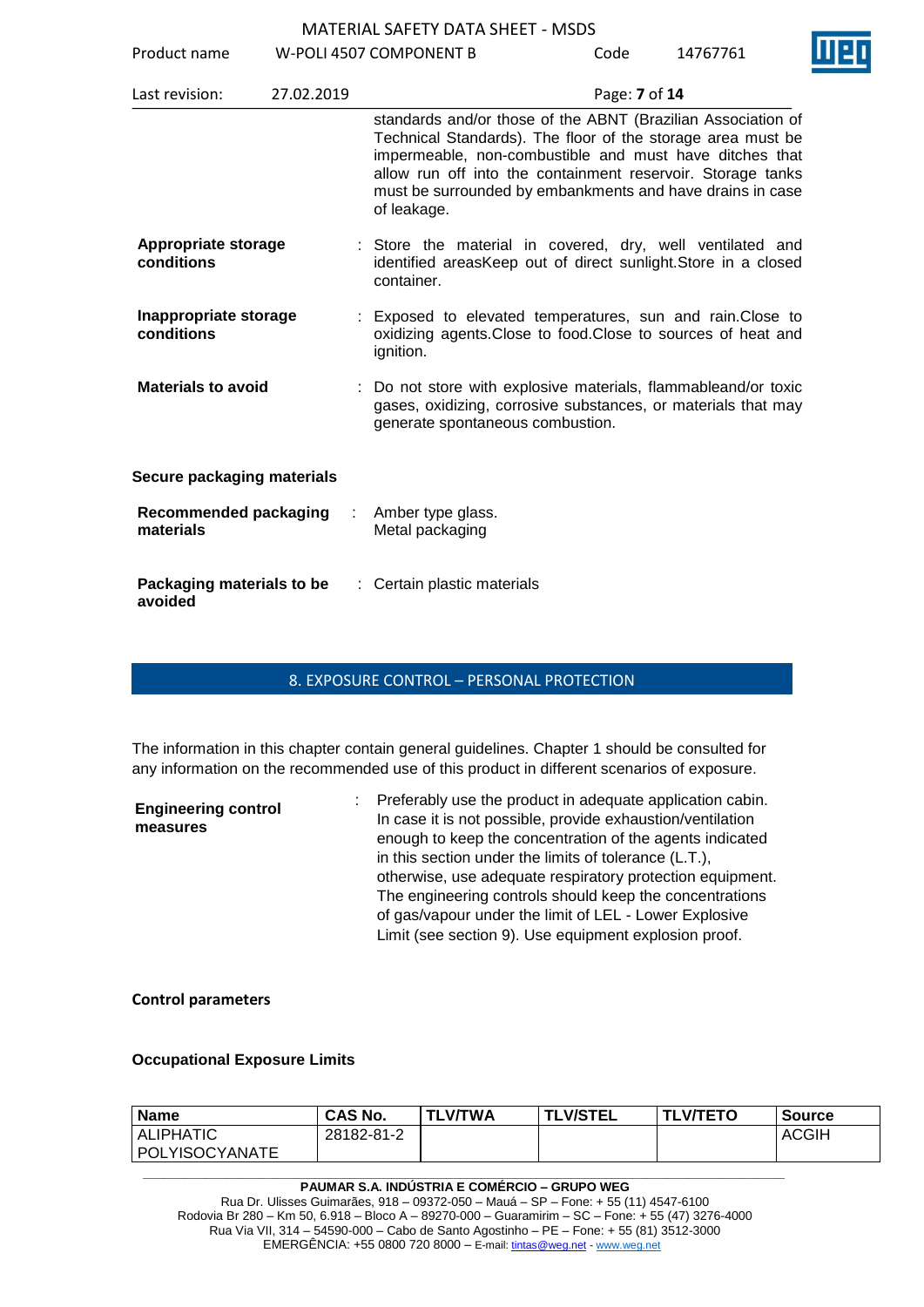Product name W-POLI 4507 COMPONENT B Code 14767761



| Last revision:                  | 27.02.2019 |              | Page: 8 of 14 |              |
|---------------------------------|------------|--------------|---------------|--------------|
| I HEXAMETHYLENE<br>DIISOCYANATE | 822-06-0   | $ 0,005$ ppm |               | <b>ACGIH</b> |

\*PPM - parts of vapour or gas per million of parts of contaminated air

\*\*MG/m<sup>3</sup> - miligrams per cubic meter of air.

# **Personal protective equipment required**

| <b>Respiratory protection</b>   | In case of the concentrations are above the indicated<br>tolerance limits, the use of appropriated mask is<br>necessary for this goal (half-face mask or full face mask<br>with filter to organic vapors and acid gases).          |
|---------------------------------|------------------------------------------------------------------------------------------------------------------------------------------------------------------------------------------------------------------------------------|
| <b>Hand protection</b>          | : Use nitrilic gloves associated with the use of the adequate<br>protection cream                                                                                                                                                  |
| Eye protection                  | : Use hermetic goggles to protect against liquid splashes.                                                                                                                                                                         |
| <b>Body and skin protection</b> | : It is recommended the use of apron barber type to<br>protecting upper limbs, trunk and lower limbs in case of<br>splash. In case of risk of static electricity generation the<br>cloth should be antistatic, includin the apron. |

# 9. PHYSICAL AND CHEMICAL PROPERTIES

| Form                                                  | ÷  | Liquid                         |
|-------------------------------------------------------|----|--------------------------------|
| <b>State of matter</b>                                |    | Liquid                         |
| Color                                                 |    | Data not available.            |
| Odour                                                 |    | <b>Distinctive</b>             |
| <b>Odour limit</b>                                    |    | Data not available.            |
| рH                                                    | t  | Not applicable                 |
| <b>Melting point</b>                                  | t  | Data not available.            |
| <b>Boiling point</b>                                  | t. | 160 °C                         |
| <b>Flash Point (Open cup)</b>                         | ÷. | 31 °C                          |
| <b>Evaporation rate</b>                               |    | Data not available.            |
| <b>Inflammation point</b>                             | ÷. | Method: Not applicable         |
| <b>Upper explosive limit</b><br>Lower explosive limit |    | : $7,5\%$ (V)<br>: $1,0\%$ (V) |
|                                                       |    |                                |
| Vapor pressure                                        | t  | Data not available.            |
| <b>Density</b>                                        |    | $1,13$ g/cm <sup>3</sup>       |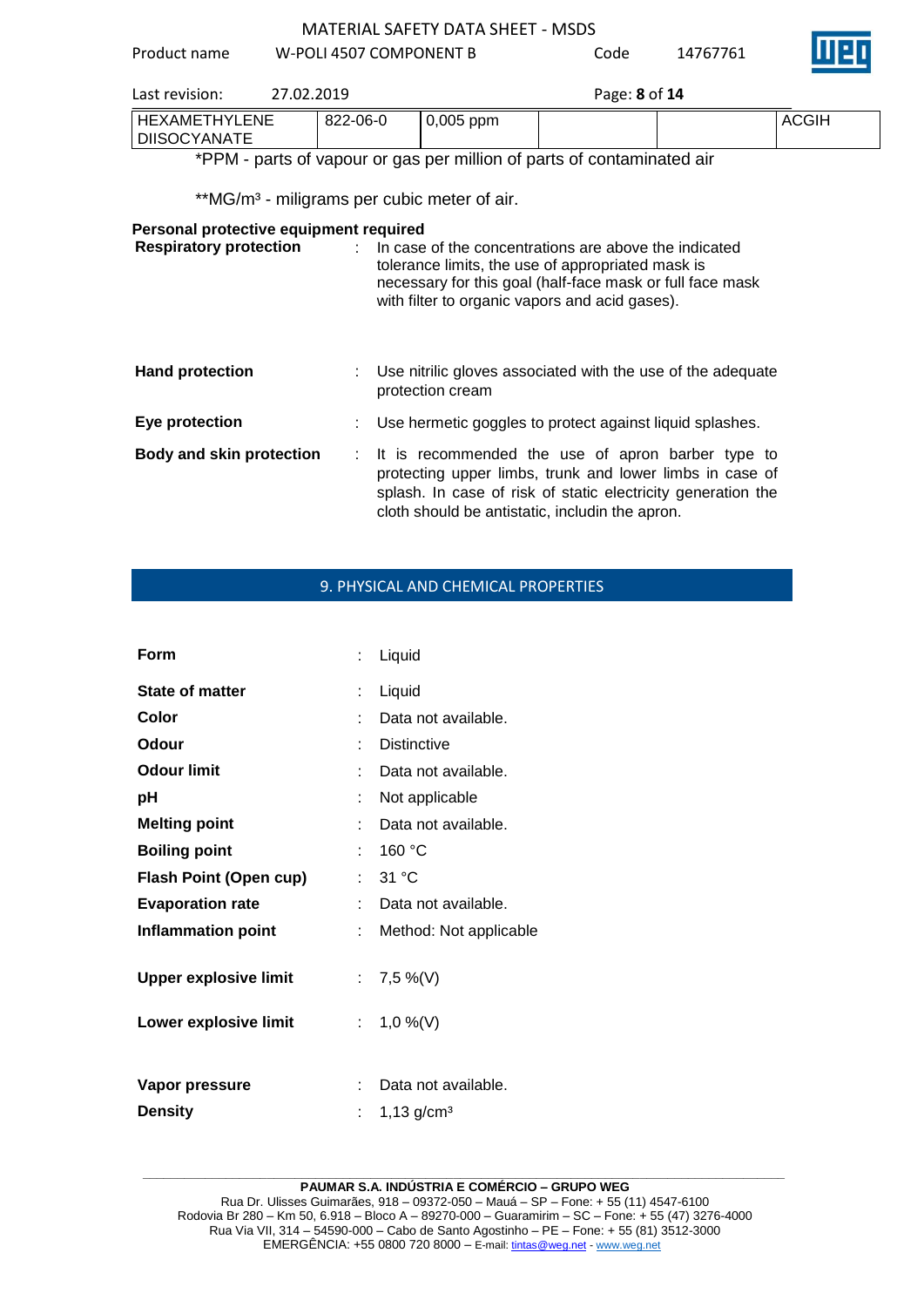| Product name                                |            |               | W-POLI 4507 COMPONENT B                               | Code          | 14767761 |  |
|---------------------------------------------|------------|---------------|-------------------------------------------------------|---------------|----------|--|
| Last revision:                              | 27.02.2019 |               |                                                       | Page: 9 of 14 |          |  |
| Solubility(ies)                             |            | ÷.            | Water-insoluble                                       |               |          |  |
| N-octano /water partition<br>coefficient    |            | $\mathcal{L}$ | Data not available.                                   |               |          |  |
| <b>Auto flammability</b>                    |            |               | : 470 $^{\circ}$ C                                    |               |          |  |
| Cinematic viscosity (25°C)<br>Vapor density |            |               | $: 50$ mPasData not available.<br>Data not available. |               |          |  |
| Decomposition temperature :                 |            |               | Data not available.                                   |               |          |  |

10. STABILITY AND REACTIVITY

| <b>Reactivity</b>                              |                               | : Presents no reactivity at room temperature and under normal<br>conditions of use.                                                                                                                       |
|------------------------------------------------|-------------------------------|-----------------------------------------------------------------------------------------------------------------------------------------------------------------------------------------------------------|
| <b>Chemical stability</b>                      |                               | : Stable at room temperature and under normal conditions of<br>use. Unstable at temperatures above the flash point.                                                                                       |
| <b>Possibility of dangerous</b><br>reactions   |                               | : Presents no reactivity at room temperature and under normal<br>conditions of use.<br>None when the product is stored, applied and processed<br>correctly.                                               |
| Need to add additives and<br><i>inhibitors</i> | $\mathcal{L}^{\mathcal{L}}$ . | Not necessary.                                                                                                                                                                                            |
| <b>Conditions to avoid</b>                     |                               | : Extreme heat and open flame.                                                                                                                                                                            |
| Incompatible materials                         |                               | Do not store with explosive materials, flammableand/or toxic<br>gases, oxidizing, corrosive substances, or materials that may<br>generate spontaneous combustion.<br>Plastic materials soluble in Xylene. |
| Dangerous products of<br>decomposition         |                               | : Produces noxious gases such as carbon monoxide (CO),<br>carbon dioxide (CO2) and nitrogen oxides (NOx).                                                                                                 |

11. TOXICOLOGICAL INFORMATION

# **Components ALIPHATIC POLYISOCYANATE**

**Acute toxicity by oral use**

: Test species DL50 **Observations**  Rat > 5.000 mg/kg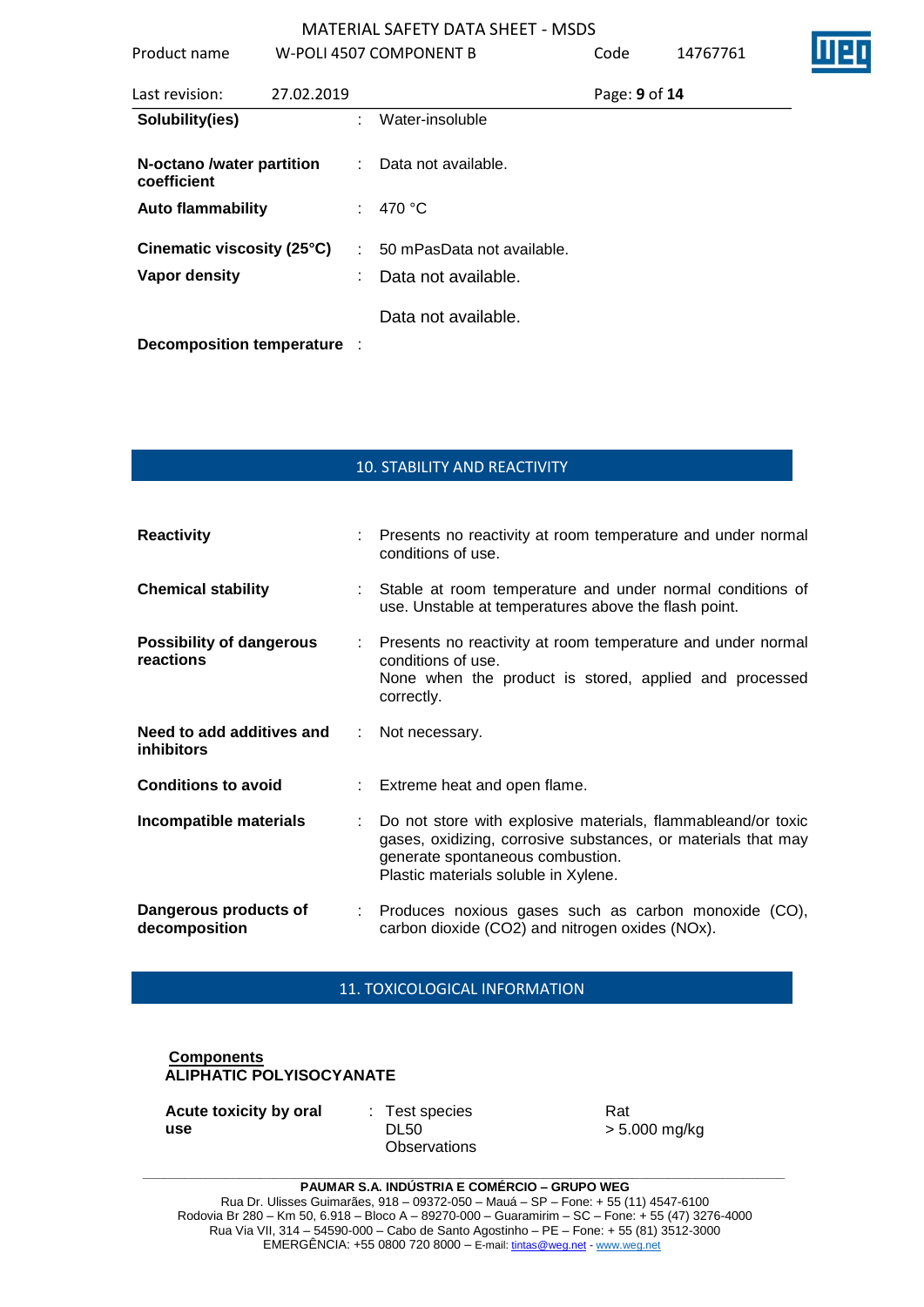

| Product name                                                  |                                   |    | W-POLI 4507 COMPONENT B                                                 | Code   | 14767761            |
|---------------------------------------------------------------|-----------------------------------|----|-------------------------------------------------------------------------|--------|---------------------|
| Last revision:                                                | 27.02.2019                        |    |                                                                         |        | Page: 10 of 14      |
| Acute toxicity by<br>inhalation                               |                                   |    | : Test species<br><b>DL50</b><br><b>Observations</b>                    | Rat    | 0,390 mg/l4 h       |
| Acute toxicity by<br>cutaneous use                            |                                   |    | : Test species<br><b>DL50</b><br>Observations                           | Rabbit | $> 2.000$ mg/kg     |
| <b>Acute toxicity (other</b><br>methods of<br>administration) |                                   |    | : Test species<br><b>DL50</b><br><b>LC50</b><br>Non-standard unit value |        | Data not available. |
| skin                                                          | <b>Corrosion/irritation of</b>    |    | : Data not available.                                                   |        |                     |
| <b>irritation</b>                                             | Serious eye damage/eye            |    | : Data not available.                                                   |        |                     |
| <b>Respiratory or dermal</b><br>sensitivity                   |                                   |    | : Category 1                                                            |        |                     |
| <b>Mutageneses</b>                                            |                                   |    | Data not available.                                                     |        |                     |
| Carcinogenicity                                               |                                   |    | : Data not available.                                                   |        |                     |
| <b>Toxic effects for</b><br>reproduction                      |                                   |    | : Data not available.                                                   |        |                     |
| Specific target organ<br>exposure                             | toxicity (STOT) - single          |    | : May cause respiratory irritation.                                     |        |                     |
| Specific target organ<br>exposure                             | toxicity (STOT) - repeat          | ÷. | Data not available.                                                     |        |                     |
| Aspiration hazard                                             |                                   |    | : Data not available.                                                   |        |                     |
|                                                               | <b>HEXAMETHYLENE DIISOCYANATE</b> |    |                                                                         |        |                     |
| Acute toxicity by oral<br>use                                 |                                   |    | : Test species<br><b>DL50</b><br><b>Observations</b>                    | Rat    | 738 mg/kg           |
| <b>Acute toxicity by</b><br>inhalation                        |                                   |    | : Test species<br><b>DL50</b><br><b>Observations</b>                    | Rat    | 0,124 mg/l4 h       |
| <b>Acute toxicity by</b><br>cutaneous use                     |                                   |    | : Test species<br><b>DL50</b><br>Observations                           | Rabbit | 7.000 mg/kg         |
| <b>Acute toxicity (other</b><br>methods of<br>administration) |                                   |    | : Test species<br><b>DL50</b><br><b>LC50</b><br>Non-standard unit value |        | Data not available. |
| <b>Corrosion/irritation of</b><br>skin                        |                                   |    | $:$ Category 2                                                          |        |                     |

#### **\_\_\_\_\_\_\_\_\_\_\_\_\_\_\_\_\_\_\_\_\_\_\_\_\_\_\_\_\_\_\_\_\_\_\_\_\_\_\_\_\_\_\_\_\_\_\_\_\_\_\_\_\_\_\_\_\_\_\_\_\_\_\_\_\_\_\_\_\_\_\_\_\_\_\_\_\_\_\_\_\_\_\_\_\_\_\_\_\_\_\_\_\_ PAUMAR S.A. INDÚSTRIA E COMÉRCIO – GRUPO WEG**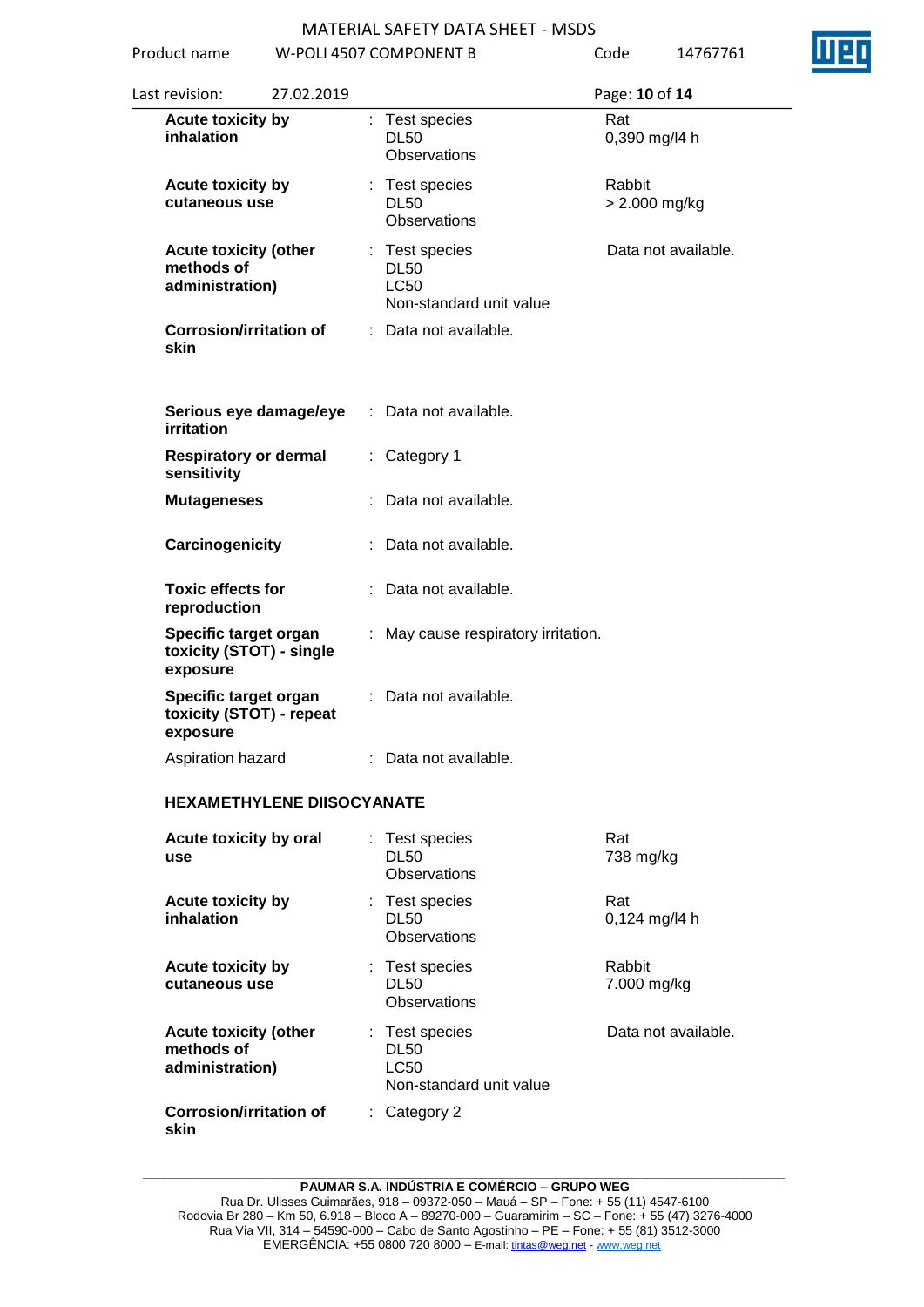|                                                                      |            | MATERIAL SAFETY DATA SHEFT - MSDS |                |          |
|----------------------------------------------------------------------|------------|-----------------------------------|----------------|----------|
| Product name                                                         |            | W-POLI 4507 COMPONENT B           | Code           | 14767761 |
| Last revision:                                                       | 27.02.2019 |                                   | Page: 11 of 14 |          |
| Serious eye damage/eye<br>irritation                                 |            | : Category 2A                     |                |          |
| <b>Respiratory or dermal</b><br>sensitivity                          |            | $:$ Category 1                    |                |          |
| <b>Mutageneses</b>                                                   |            | : Data not available.             |                |          |
| Carcinogenicity                                                      |            | : Data not available.             |                |          |
| <b>Toxic effects for</b><br>reproduction                             |            | : Data not available.             |                |          |
| <b>Specific target organ</b><br>toxicity (STOT) - single<br>exposure |            | : Data not available.             |                |          |
| Specific target organ<br>toxicity (STOT) - repeat<br>exposure        |            | : Data not available.             |                |          |
| Aspiration hazard                                                    |            | : Data not available.             |                |          |

Not classified in terms of toxicity based on the data available.

# 12. ECOLOGICAL INFORMATION

| <b>Stability in soil</b>                   |    | : The product easily infiltrates into the soil                                            |
|--------------------------------------------|----|-------------------------------------------------------------------------------------------|
| <b>Other toxicological</b><br>observations | t. | Data not available.                                                                       |
| <b>Ecotoxicity</b>                         |    | : Contaminates the ground water.<br>Detrimental to the fauna<br>Detrimental to the flora. |

#### 13. DIOSPOSAL AND TREATMENT CONSIDERATIONS

#### **Recommended methods for final disposal**

| <b>Product</b> | ÷. | Class I Waste - Dispose of in industrial landfill or a facility<br>authorized for recycling in accordance with federal, stateor<br>local regulations |
|----------------|----|------------------------------------------------------------------------------------------------------------------------------------------------------|
| Waste          | ÷. | Class I Waste - Dispose of in industrial landfill or a facility<br>authorized for recycling in accordance with federal, stateor<br>local regulations |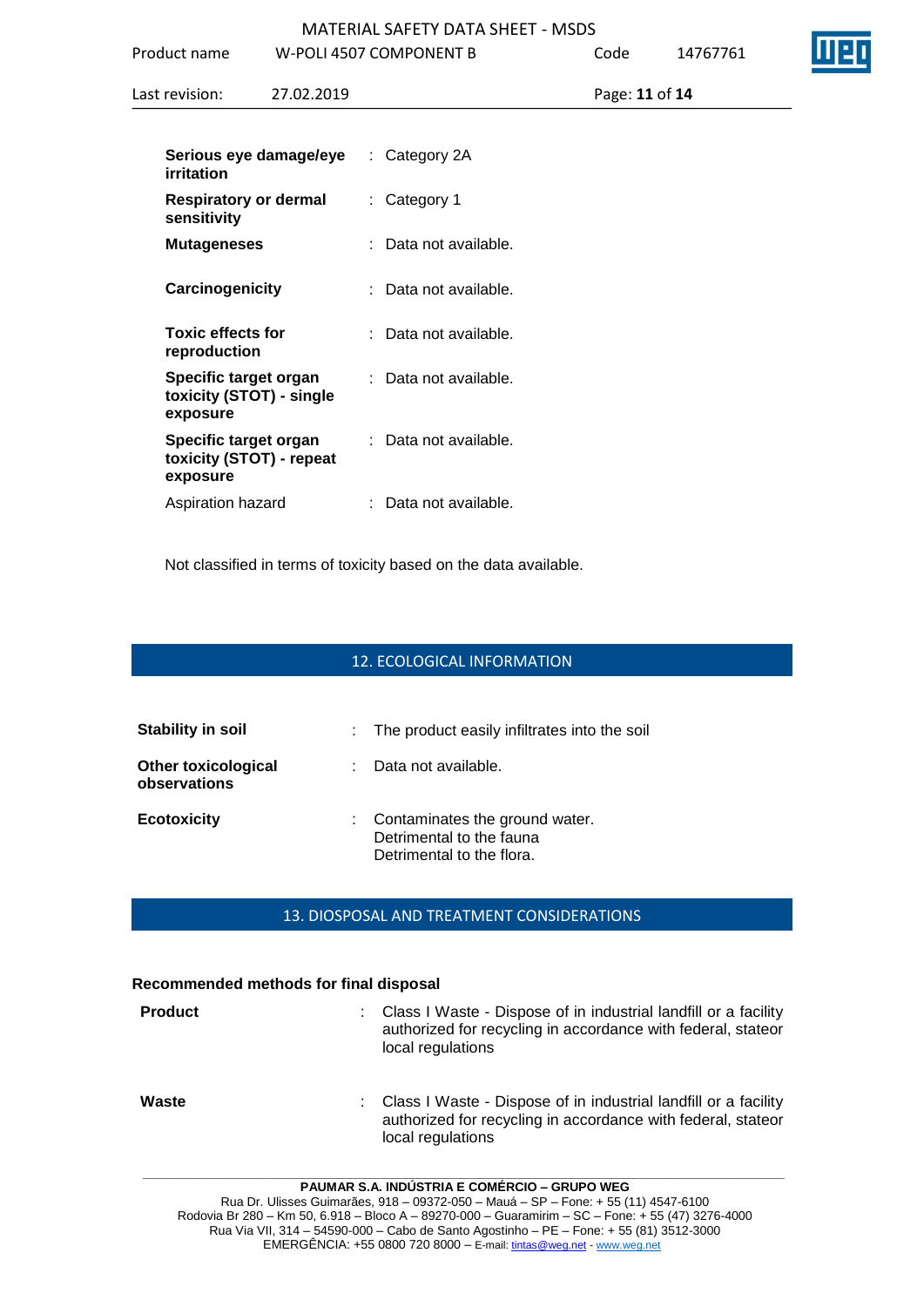|                       |            | <b>MATERIAL SAFETY DATA SHEET - MSDS</b>                                                                                                                                                                                          |                |          |  |
|-----------------------|------------|-----------------------------------------------------------------------------------------------------------------------------------------------------------------------------------------------------------------------------------|----------------|----------|--|
| Product name          |            | W-POLI 4507 COMPONENT B                                                                                                                                                                                                           | Code           | 14767761 |  |
| Last revision:        | 27.02.2019 |                                                                                                                                                                                                                                   | Page: 12 of 14 |          |  |
| <b>Used packaging</b> |            | : Clean packaging should be sent for recycling. Packaging with<br>class I waste should be disposed of in industrial landfill or a<br>facility authorized for recycling in accordance with federal,<br>state or local regulations. |                |          |  |

 $\mathbf{I}$ 

## 14. TRANSPORTATION INFORMATION

| fLand | ONU                              | ÷. | 1263                                                             |
|-------|----------------------------------|----|------------------------------------------------------------------|
|       | <b>Class of risk</b>             |    | $\therefore$ 3                                                   |
|       | <b>Risk number</b>               |    | $\therefore$ 30                                                  |
|       | Packaging group                  |    | : III                                                            |
|       | <b>Name</b>                      |    | MATERIAL RELATED TO COATINGS (including thinners or<br>reducers) |
|       |                                  |    |                                                                  |
|       | <b>Shipping</b><br>ONU           |    | : 1263                                                           |
|       | Class of risk                    |    | : 3                                                              |
|       | Packaging group                  |    | : III                                                            |
|       | EmS                              |    | $F-E$                                                            |
|       | <b>MFAG</b>                      |    | 310                                                              |
|       | Appropriate name for<br>dispatch |    | MATERIAL RELATED TO COATINGS (including thinners or<br>reducers) |
|       | Air transport<br><b>ONU</b>      |    | 1263                                                             |
|       | <b>Class of risk</b>             |    | $\therefore$ 3                                                   |
|       | Packaging group                  |    | $\pm$ 111                                                        |
|       | Appropriate name for<br>dispatch |    | MATERIAL RELATED TO COATINGS (including thinners or<br>reducers) |

# 15. REGULATORY INFORMATION

This MSDS (Material Safety Data Sheet) was generated according to the criteria of NBR 14725/2014. (Brazilian standard that defines the GHS).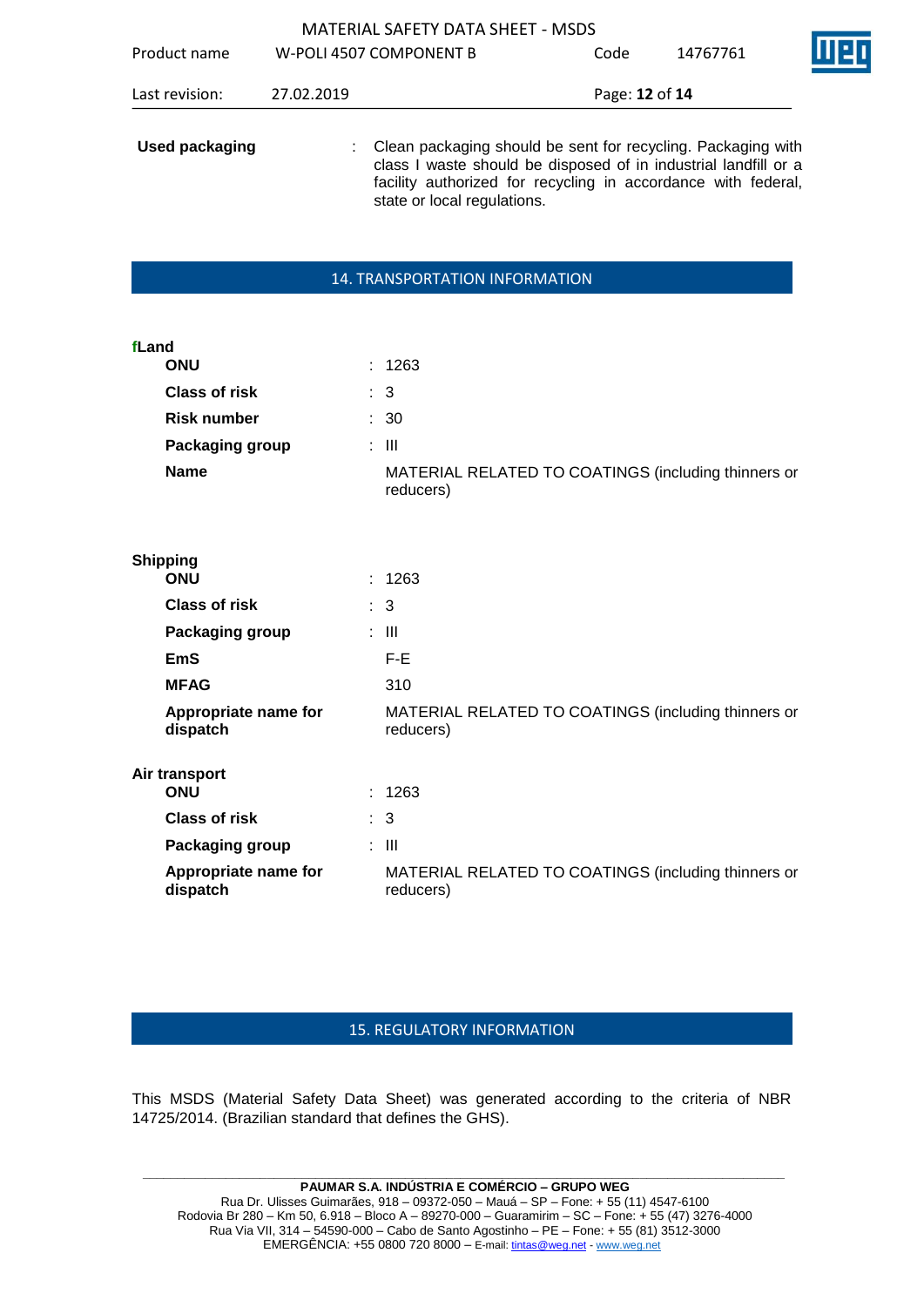

| Last revision:               | 27.02.2019 | Page: 13 of 14                                                                |
|------------------------------|------------|-------------------------------------------------------------------------------|
| Specific Regulations for the |            | Federal Decree No. 2657, July 3rd, 1998.                                      |
| <b>Chemical Product.</b>     |            | Ordinance No. 229, May 24th, 2011 - Changes to Regulatory<br>Standard No. 26. |
|                              |            | ABNT NBR 14725: 2014 - valid from 19/12/2014 -                                |
|                              |            | Amendment 1 (19/11/2014).                                                     |
|                              |            | Law No. 12305, August 2nd 2010 (Solid Waste National<br>Policy).              |
|                              |            | Decree No. 7404, December 23rd, 2010.                                         |
|                              |            | Resolution ANTT N° 5.232, December 14th 2016.                                 |

# 16. ADDITIONAL INFORMATION

# **Acronyms Used:**

**Legenda:**

| <b>CAS</b>      | <b>Chemical Abstract Service</b>                          |
|-----------------|-----------------------------------------------------------|
| VO              | <b>Organic Vapors</b>                                     |
| <b>NEC</b>      | National Eletrical code/Código Nacional de Eletricidade   |
| IEC:            | <b>International Eletrical Commision</b>                  |
| <b>ABNT</b>     | <b>Brazilian Association of Technical Standards</b>       |
| <b>ACGIH</b>    | American Conference of Governmental Industrial Hygienists |
| <b>TLV</b>      | <b>Threshold Limit Values</b>                             |
| <b>TLV/TWA</b>  | <b>Time Weighted Average</b>                              |
| <b>TLV/STEL</b> | Short Term Exposure Limit                                 |
| TLC/C:          | Tolerance Limit - Ceiling Value                           |
| EPI:            | Individual Protective Equipment                           |
| <b>CA</b>       | <b>Approval Certificate</b>                               |
| <b>PPRA</b>     | <b>Environmental Risk Prevention Program</b>              |
| <b>NR</b>       | <b>Regulatory Standard</b>                                |
| <b>NFPA</b>     | <b>National Fire Protection Agency</b>                    |
| mmHg            | Millimeters of mercury - pressure unit                    |
| <b>DL50</b>     | Lethal Dose average                                       |
| <b>CL50</b>     | Lethal Concentration average                              |
| ppm             | Parts per million                                         |
| N.d             | Not available                                             |
| $A + B$         | Viscosity of the mixture of component A + component B     |

#### **\_\_\_\_\_\_\_\_\_\_\_\_\_\_\_\_\_\_\_\_\_\_\_\_\_\_\_\_\_\_\_\_\_\_\_\_\_\_\_\_\_\_\_\_\_\_\_\_\_\_\_\_\_\_\_\_\_\_\_\_\_\_\_\_\_\_\_\_\_\_\_\_\_\_\_\_\_\_\_\_\_\_\_\_\_\_\_\_\_\_\_\_\_ PAUMAR S.A. INDÚSTRIA E COMÉRCIO – GRUPO WEG**